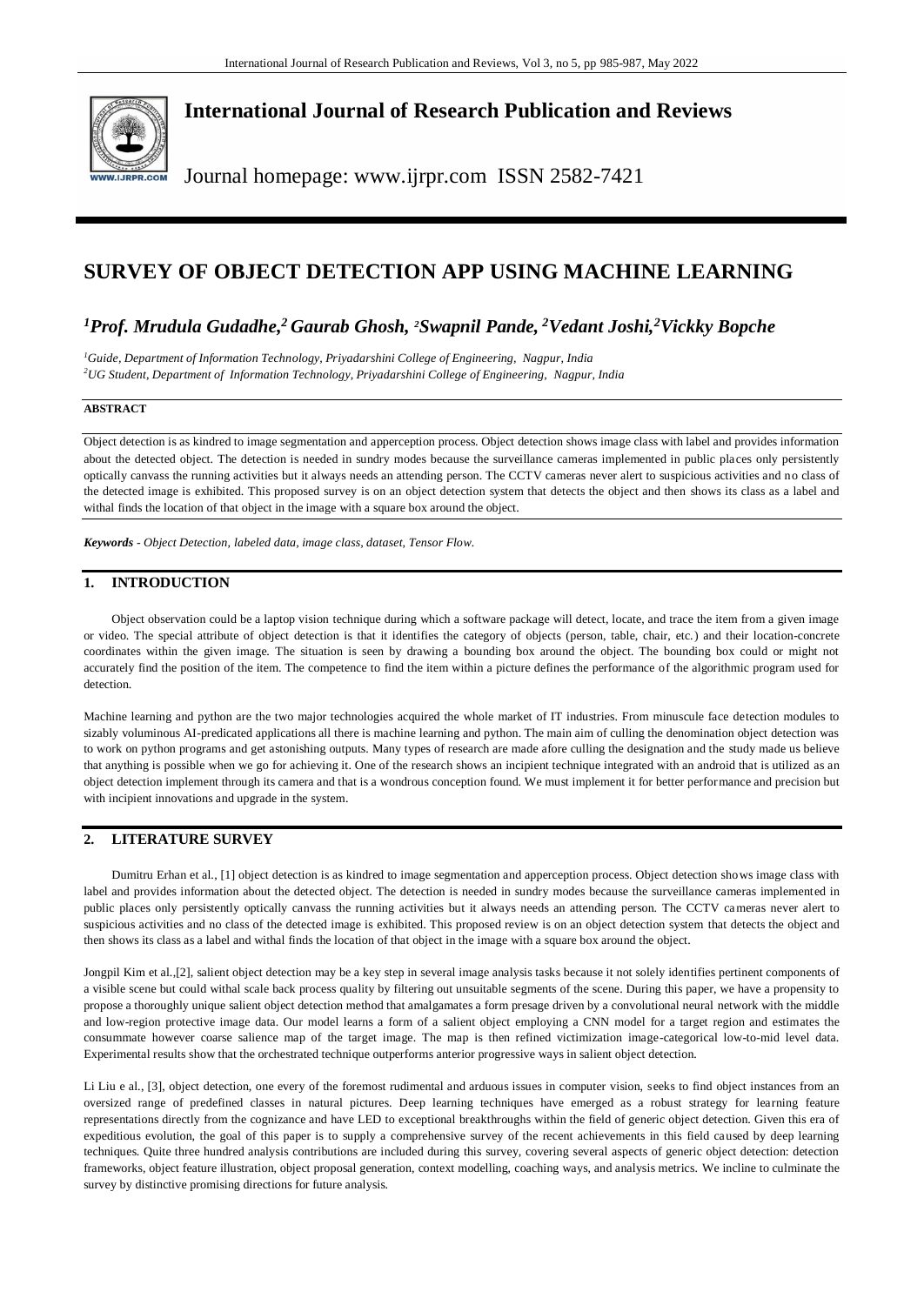Andry maykol pinto et al., [4], pc vision has been widely utilized in industrial environments, sanctioning robots to perform obligatory tasks like internal control, review, and apperception. Vision systems area units are conventionally habituated to verify the position and orientation of objects within the digital computer, facultative them to be conveyed and assembled by a robotic cell (e.g. industrial manipulator). These systems customarily resort to CCD (Charge-Coupled Contrivance) Cameras fastened and set in an exceedingly concrete workspace or hooked up to the robotic arm (ocular perceiverin-hand vision system). Though it's a sound approach, the performance of those vision systems is directly influenced by the economic atmosphere lighting. Taking these into thought, a supersession approach is projected for ocular perceiver-on-hand systems, wherever the utilization of cameras is superseded by the second optical contrivance vary Finder (LRF).

Gong Cheng et al., [5], in this incline to investigate the way to convert schematic diagrams, like method and instrumentation diagrams (P&I diagrams). Authors incline to utilize fashionable machine learning primarily predicated approaches, especially, the Yolo neural network system, to find high-level objects, e.g. pumps or valves, in diagrams that are scanned from paper archives or held on in picture element or vector type. Together with affiliation detection and OCR, this can be a vital step for the utilization of recent design information. The results shows that Yolo, as AN instance of recent machine learning-predicated object detection systems, works well with schematic diagrams. Authors incline to utilize a machine to mechanically engender labeled training material for the system. Then retrain an antecedent trained network to find the elements of our interest. Detection of immensely colossal components is veridical however little elements with sizes below V-day of page size are incomprehensible. This will be worked around by dividing an immensely colossal diagram into an accumulation of more minutes sub diagrams with plenarily different scales, processing them on an individual substratum, and mixing the results.

Jukka K. Nurminen et al., [6], over the year firms have accumulated giant amplitudes of inheritance information. With fashionable data processing and machine learning techniques the info is more and more valuable. So having the facility to convert legacy information into a pc intelligible type is very paramount. In this work, we incline to investigate the way to convert schematic diagrams, like method and instrumentation diagrams (P&I diagrams). We incline to utilize fashionable machine learning primarily predicated approaches, especially, the Yolo neural network system, to find high-level objects, e.g. pumps or valves, in diagrams that are scanned from paper archives or held on in picture element or vector type. Together with affiliation detection and OCR, this can be a vital step for the utilization of recent design information. Our results show that Yolo, as AN instance of recent machine learning-predicated object detection systems, works well with schematic diagrams.

## **3. METHODOLOGY**



#### **Fig. 1 Object Detection using Tensorflow Process**

Machine learning and python are the two major technologies acquired the whole market of IT industries. From minuscule face detection modules to sizably voluminous AI-predicated applications all there is machine learning and python. The main aim of culling the denomination object detection was to work on python programs and get astonishing outputs. Many types of research are made afore culling the designation and the study made us believe that anything is possible when we go for achieving it. One of the research shows an incipient technique integrated with an android that is utilized as an object detection implement through its camera and that is a wondrous conception found. We must implement it for better performance and precision but with incipient innovations and upgrade in the system.

#### **Convolutional neural network (CNN):**

A convolutional neural network provides a 3 layer architecture used for multi-image processing and can be implemented with the TensorFlow API. CNN uses mask techniques to refine the object class from the datasets.

The three layers of CNN can be used in this project:

- 1. Convolutional Layer
- 2. Pooling Layer
- 3. Fully Connected Layer